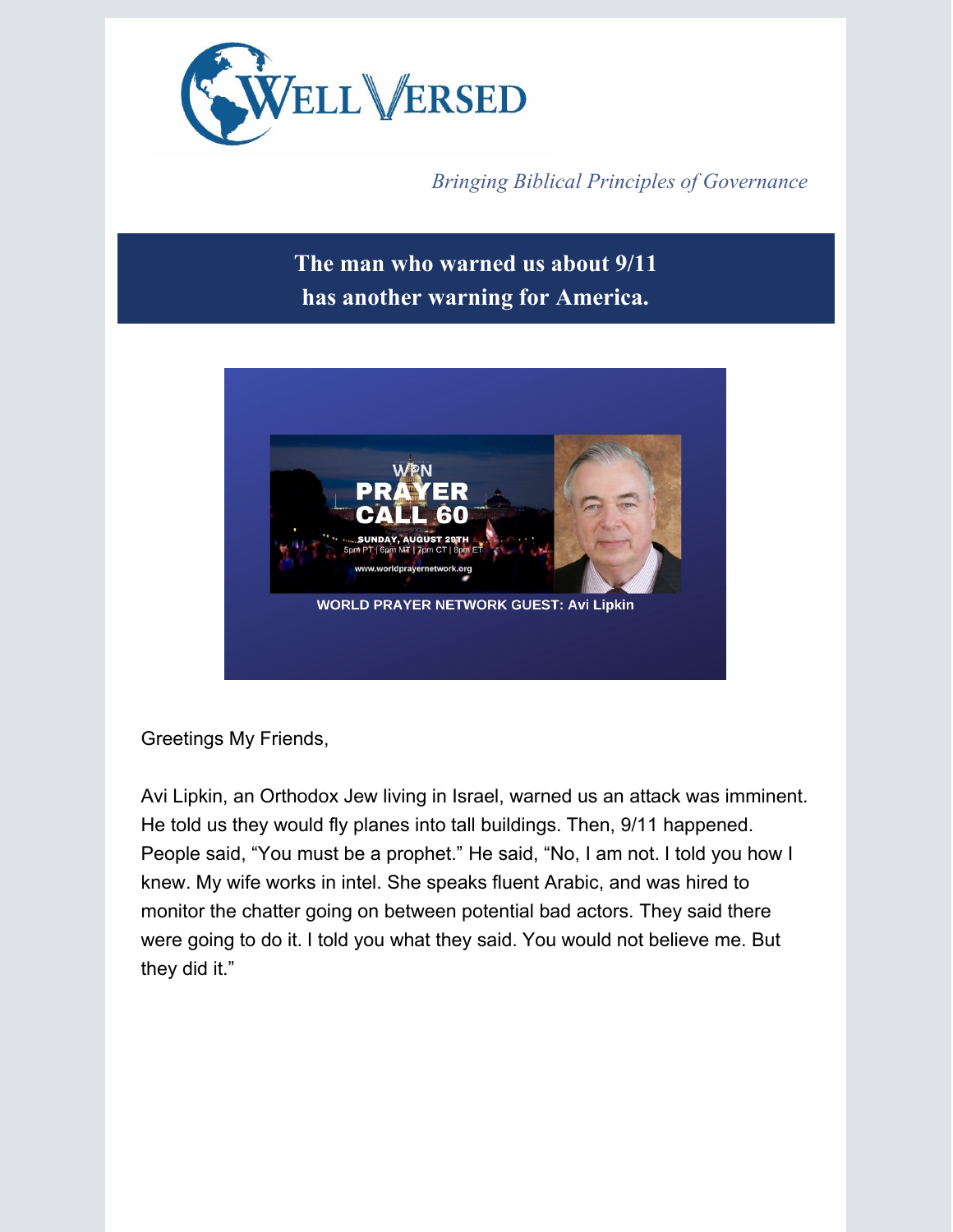

Avi Lipkin

Avi is a trained Sovietologist (an expert on the former Soviet Union, as well as Russia today). He is also rather astute on international relations involving most of the countries of the world. We have known Avi and his family for some time. His adult son, wife and children are friends of ours.

When I interviewed him recently, some people said it was one of the greatest, most all-encompassing presentations they had ever heard. You might feel the same way when you hear him.

## **LISTEN to this remarkable [presentation](https://app.videosquirrel.app/watch/2005).**

And remember: the man who warned us about 9/11 (and people did not listen) is warning us again.

**Bringing biblical principles of governance to government leaders …and to the people who elect them!**



Dr. Jim Garlow CEO/Founder-Well Versed & Rosemary Schindler Garlow Co-Founder-Well Versed